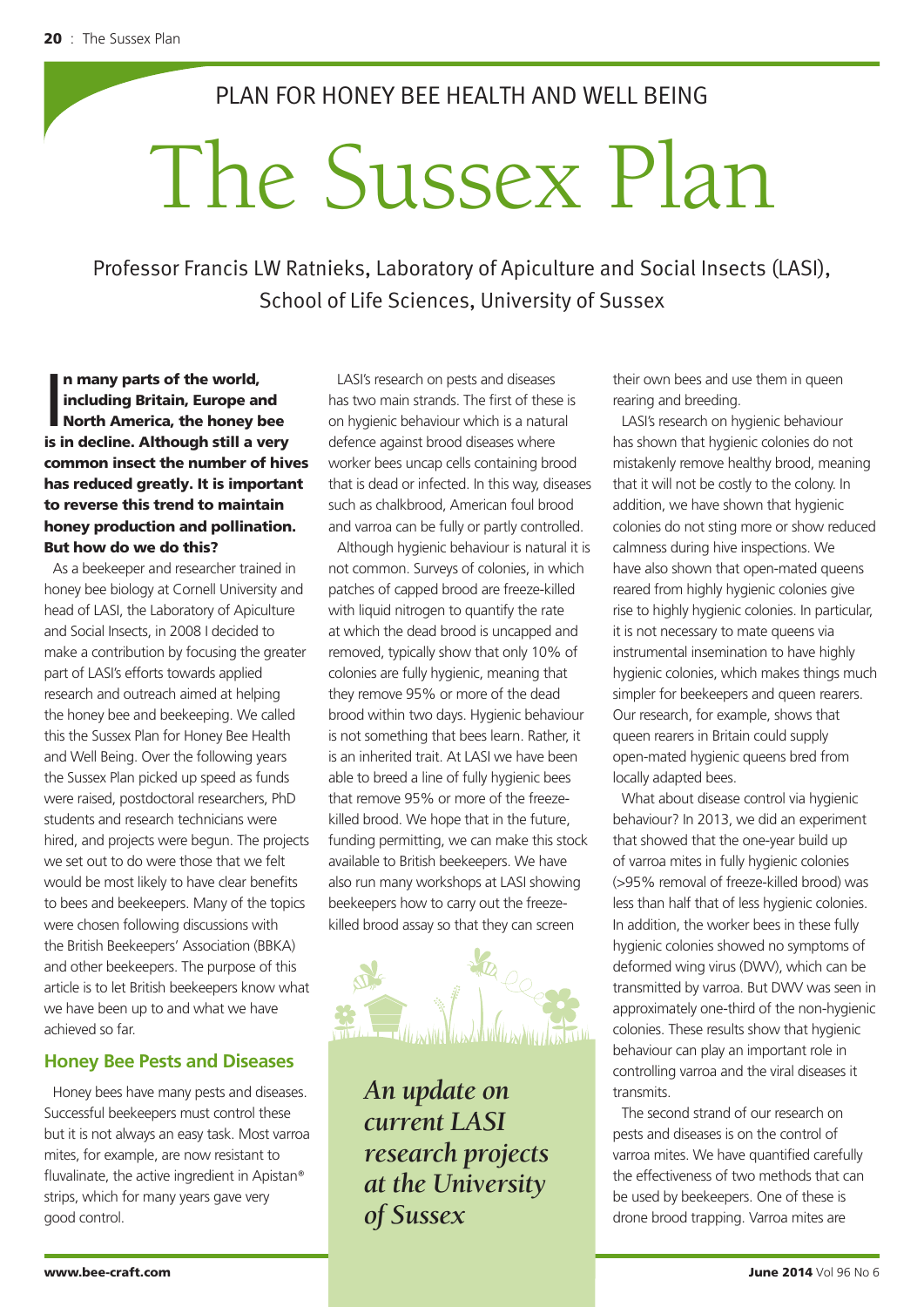particularly attracted to drone brood and, in one experiment, we have been able to show that half a frame of drone comb placed into a hive in early spring, when the first batch of drones are being reared, can trap about half of the varroa in the colony.

Even more encouraging is our research on oxalic acid. Although oxalic acid has been used by beekeepers for several decades to kill varroa, we realised that no proper study had ever been done to determine the effectiveness of different doses and application methods on mite and bee mortality. In an experiment using 110 hives we filled this gap. We compared three application methods and three doses. Hives were treated in early January when they had no brood (as oxalic acid does not kill varroa in cells, only those on the worker bees). We determined the proportion of mites killed by washing the mites off a sample of approximately 300 worker bees immediately before and ten days after treatment with oxalic acid. We also determined the number of bees killed at the time of treatment and colony mortality and strength four months later, in spring.

Our results came to a very clear and encouraging conclusion. Application of oxalic acid via sublimation, in which oxalic acid is applied in pure form by vaporising the crystals with a special heated tool, was superior to application as a solution via either spraying or dribbling. Sublimation gave greater kill of varroa at lower oxalic acid doses and no increase in bee mortality. In fact, four months after treatment, the colonies treated via sublimation had more brood than our ten untreated control colonies. The sublimation method is also quick and easy, as the hive does not need to be opened. To be sure of our results we retested the sublimation method one year later, this time just before Christmas in broodless colonies. An amazing 97% of the varroa mites were killed by using 2.25 g of oxalic acid per hive, and colony survival three months later in spring was close to 100%.

# **Honey Bee Foraging**

Even if we could control all honey bee pests and diseases our problems would not be over because the bees still need to eat! The main reason why the number of colonies in Britain has declined is almost



*LASI researchers treated broodless hives with oxalic acid in January 2013 using a range of methods. The sublimation method involves inserting a heated tool through the hive entrance*

certainly that their food supply, flowers providing nectar and pollen, has declined. Agricultural intensification has reduced the abundance of flowers in the countryside. Among other things, arable fields have fewer weeds, grazing land has less clover, heather moors are reduced and hay meadows have almost vanished. These changes affect not just honey bees but a huge range of British wildlife including other bee species, butterflies, birds and wild flowers.

As with our disease research, LASI's research on honey bee foraging also has several strands. One of these, dance decoding, takes advantage of a unique honey bee behaviour – the waggle dance. On returning to the hive, a honey bee forager working a profitable patch of flowers will make waggle dances to tell her nest mates its location (direction and distance) from the hive. By keeping colonies in glass-walled observation hives, we can video the dances and then decode them, eventually mapping out and analysing the actual foraging locations as indicated by the dances. In essence, we eavesdrop on what the bees are saying to each other to study their foraging.

The research began by developing better methods for decoding and mapping the dances. This took quite a long time and resulted in two scientific papers that will be used by scientists around the world who are studying the waggle dance and using it to investigate foraging. We then used these new methods to analyse two years of dances that we had videoed using observation hives at LASI. Following bee dances over the whole foraging season had never been done before. In one project,

we compared foraging month by month to examine seasonal trends. In early spring, average foraging distances were less than 1 km but they increased to 2 or 3 km in summer before dropping again in the autumn.

Honey bees are smart when it comes to foraging and do not fly long distances if they do not have to. So what this project showed is that summer is actually a more challenging season for bees to find high quality flower patches than spring or autumn. In spring, a huge range of flowers is in bloom and forage is abundant. In the autumn one key plant, ivy, is in bloom and is very abundant. (In another project we showed that 90% of the pollen collected by honey bees in the autumn is from ivy.) The summer may have more days of good foraging weather but there are also many more bees competing for flowers. In addition, many of the agricultural habitats that had abundant summer flowers, such as hay meadows and heather moors, are now scarcer. One encouraging result of this project is that we now know when more flowers are needed to help the bees. As a result, efforts to increase flower abundance can be focused better. It is easier to increase the food supply for two months, in July and August, than for the whole 8–9 month foraging season.

Using the same dance data, a second project investigated the actual land types that bees were foraging in. This showed that there was no preference for urban versus rural areas, but that areas of agricultural land under higher level stewardship received more foraging. In addition, two hot spot areas that had the most foraging both included nature reserves. These had been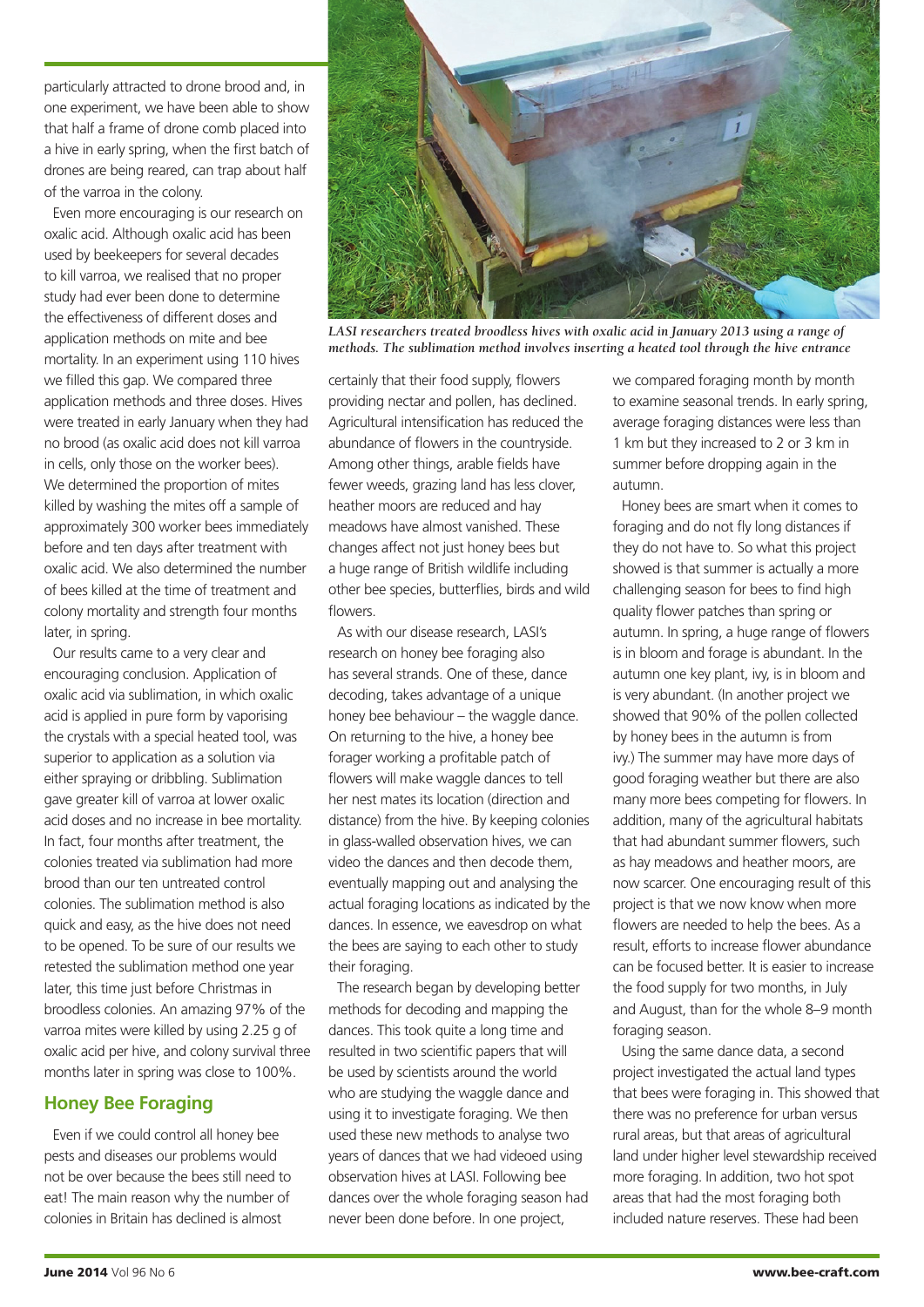set up for the benefit of wild flowers and butterflies, not bees.

Dance decoding tells us where the bees are foraging, but not the exact habitat or the flower species. Following on from the results of the dance decoding, we have been examining one of the hot spots indicated by the dancing bees to determine which particular habitats and flower species have the most foraging insects. It turns out that field boundaries, including the hedge and adjacent tall vegetation, are the location with the most foraging insects and that the most attractive wild flowers are well-known common species: bramble, hogweed and knapweed. In addition, there were many kinds of insects on the flowers, including bumblebees, hoverflies and butterflies. Importantly, this shows that honey bee dance decoding highlights locations that are also good for other pollinating insects.

Because honey bees can forage at long distances, by decoding waggle dances made from hives in a single location, it is possible to survey up to 100 square kilometres of the surrounding landscape to determine the areas most valuable, not just for honey bees but for flower-visiting insects in general.

Another major strand of the work on foraging is aimed at helping flower-visiting insects in urban gardens and parks. In Britain there are about 30,000 beekeepers but there are millions of gardeners, not to mention many other types of landowners including local town councils. Helping bees and insects in their own gardens is probably the most widespread opportunity for the general public to help bees.

Gardens are normally planted with ornamental flowers that can be attractive to bees. Although many lists of bee- and insect-friendly plants are available, there is a need to put the process of making recommendations onto a firmer scientific basis. In one project we planted a special

experimental garden on the Sussex University campus with 32 varieties of summer-flowering plants. (We chose summer-flowering plants as the dance decoding research had shown that summer is the season when additional flowers will be most valuable.) For two years we then repeatedly counted and identified the insects foraging on each patch. The results showed that there was a 100-fold range in the numbers of insects attracted. This means that gardeners can make a real difference by selecting insect-friendly plants, which are just as pretty to look at and easy to grow. Approximately 85% of the insects counted were bees, with bumblebees the most abundant and honey bees next. So, if you plant flowers in your garden, the bees will come! Honey bees routinely fly several kilometres to flowers in the summer and can fly ten kilometres or more.

We then went on to survey a local park, Southover Grange Garden in Lewes, which to the eye looks like it should be bee heaven as it is full of flowers in August. But the reality was that of 79 varieties in full bloom, only three were highly attractive to insects. We saw no insects at all on 30% of the varieties and 45% had very few. Using similar methods we also made a survey of over 200 aster varieties at the national collection at Picton Garden in Worcestershire. Asters are a widely grown ornamental that flower mainly in the autumn. This study also showed that most varieties attracted few insects, but some attracted many.

Overall, these studies of ornamental flowers are very encouraging as they show that there is great potential for improving the value of gardens and parks to bees and other flower-visiting insects simply by making better plant choices. There is no need to spend more money or to stop having flowers that are attractive to

*Extracting varroa from a sample of worker bees to determine the number of mites per 100 bees. Samples were collected immediately before and ten days after oxalic acid treatment*





the human eye. There is a huge range of varieties available to choose from. It is actually very simple to count the bees and other insects on the flowers and we have made videos showing people how to do this. These videos are on the LASI YouTube channel 'LASI Bee Research & Outreach'.

The final project on bee foraging I want to mention also concerns a local park, the Saltdean Oval in Brighton. The Parks Department had decided to allow the grass in one half to grow long and we worked with them to determine how this affected the numbers of flowers and flower-visiting insects. There was a huge increase in both. Nothing was planted. Wild flowers were already there in the grass waiting for a chance not to be cut down. We also surveyed the opinions of local people using the park. Most were very much in favour of helping the flowers and insects, especially as the Parks Department had also left plenty of short grass. This project makes an important point. When it comes to wild flowers, in many cases they are already present and don't have to be planted.

The same thing applies to farmland. If areas not being cultivated are cut once or twice per year they are likely to have many wild flowers. I advised one farmer to try this and he came back a year later to say how surprised he was at all the wild flowers, bees and butterflies that resulted, without seeds being planted.

# **Neonicotinoid Insecticides**

The third area of the Sussex Plan concerns a topic much reported in the media: neonicotinoid insecticides. These have been widely blamed for killing bees. Since December 2013, the EU has put in place a moratorium on the use of certain neonicotinoid insecticides as seed dressings on crops with insect-attractive flowers, such as oilseed rape. There is concern that the small residual amounts of insecticide present in the pollen and nectar may be harming individual bees or their colonies, leading to a reduction in bee populations.

The whole area of neonicotinoids and bees is controversial. Studies have shown that under experimental conditions bumblebee colonies can be harmed or individual honey bees can become disoriented. However, it is probable that some of these studies